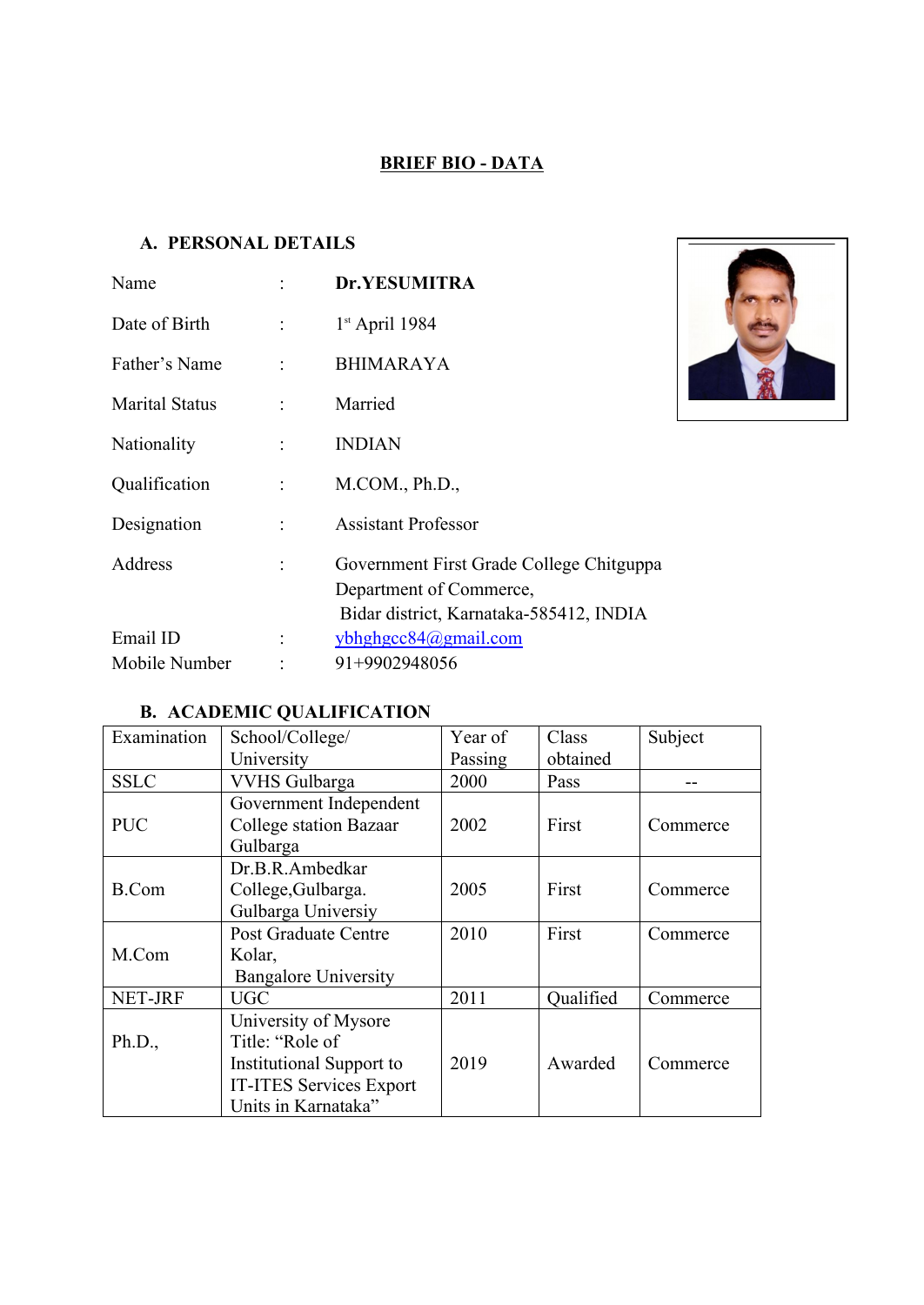#### **C. TEACHING EXPERIENCE (Part Time)**

- 1. Guest Faculty in Commerce at GFGC KR Puram Bangalore from 2010 to 2011
- 2. Guest Faculty in Commerce at GFGC Malleshwaram Bangalore from 2011 to 2012
- 3. Research Scholar (JRF) at University of Mysore,Mysore from 2012 to 2014
- 4. Guest Faculty for M.Com at GFGC Humnabad Bidar District from 2015-16 and 2016-17.

#### **D**.**TEACHING EXPERIENCE (Permanent)**

Current Position Assistant Professor in Commerce at GFGC Chitguppa, Bidar district Karnataka since 26<sup>th</sup> August 2017 to till Date

# **E. Research Paper Published in Journals/ Books**

| S.No           | Title with Page No's       | Journal with Full reference.  | ISSN/       | Year &                   |
|----------------|----------------------------|-------------------------------|-------------|--------------------------|
|                |                            | Whether peer reviewed,        | <b>ISBN</b> | Date                     |
|                |                            | Impact Factor, if any         | No.         |                          |
|                | A Study on Growth and      | Acharya Institute of Graduate | <b>ISBN</b> | $2012 -$                 |
| 1.             | Development of Indian      | studies , Bangalore           |             | $12 - 13$                |
|                | Services Sector            |                               |             | December                 |
|                | Recent Trends in IT-ITES   | International Journal of      | <b>ISSN</b> | 2013                     |
|                | Software Services          | Management and Economics.     | 2231-4687   | $4th$ & $5th$            |
| $\overline{2}$ | Development: An analytical | Volume-1, No.5, January       |             | January                  |
|                | Study of India and         | 2013                          |             |                          |
|                | Karnataka                  |                               |             |                          |
|                | Role of STPI in Export of  | ETMSBBA-2013                  | <b>ISBN</b> | 2013                     |
| 3              | IT-ITES Services in India: | The American College          |             | 17 <sup>th</sup> October |
|                | An Analytical Study        | Madurai                       |             |                          |
|                | Two Days National Seminar  | GFGC Sedam, Kalaburgi         | <b>ISBN</b> | 27-28                    |
| 4              | on "Problems and           | district, Karnataka           | No.978-     | September                |
|                | Prospects of MSME's In     |                               | 93-86778-   | 2017                     |
|                | India                      |                               | $79-6$      |                          |
|                | Role of Indian Software    | <b>INDO GLOBAL JOURNAL</b>    | <b>ISSN</b> | 2018                     |
| 5              | Services: An Overview      | OF COMMERCE AND               | No.2393-    | March                    |
|                |                            | ECONOMINS.                    | 9796        |                          |
|                |                            | Volume-5, Issue-1             |             |                          |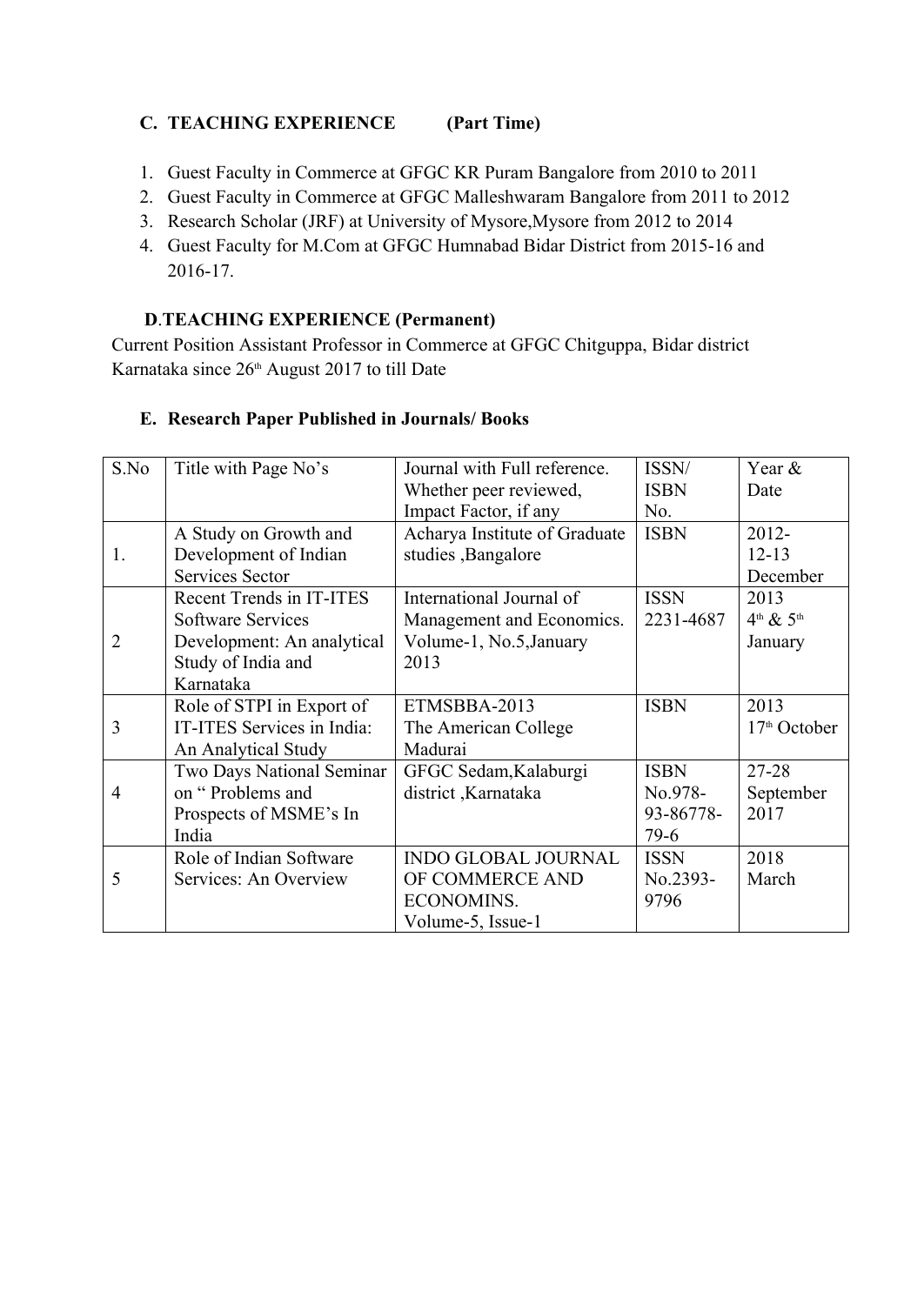## **F. Seminars/Workshops Participated/ Presented**

| Sl.No.         | Title                                  | Organiser                              | Participated/  | Year &                         |
|----------------|----------------------------------------|----------------------------------------|----------------|--------------------------------|
|                | Recent Trends in                       |                                        | Presented      | Date<br>$9 - 10$ <sup>th</sup> |
|                |                                        | University of Mysore                   |                |                                |
|                | Information Technology,                | Centre for Information                 |                | November                       |
| $\mathbf{1}$   | Animation, Visual effects              | Technology and                         | Participated   | 2012                           |
|                | and Gaming                             | Technology (CIST)                      |                | $18 - 28$ <sup>th</sup>        |
|                | <b>ICSSR</b> Sponsored Ten             | University of Kerala                   |                |                                |
| 2              | Day Training                           | Dept. Of Commerce<br>Thirivanathapuram | Participated   | January<br>2013                |
|                | Programme on Research<br>Methodology   |                                        |                |                                |
| 3              | Agri-Risk Management:                  | University of Mysore                   | Participated   | 25 <sup>th</sup> March         |
|                | <b>Issues and Innovations</b>          | Dept. Of Commerce                      |                | 2014                           |
| $\overline{4}$ | FDP on Business                        | <b>SSMRV College Jayanagar</b>         | Participated   | 7 <sup>th</sup> January        |
|                | Taxxation & IFRS                       | Bangalore                              |                | 2015                           |
|                |                                        | SRMS B.ed & M.ed                       |                | 25 <sup>th</sup> April         |
| 5              | One Day National<br>Conference on "New | college Kalaburgi                      | Presented      | 2016                           |
|                | Technological trends in                |                                        |                |                                |
|                | teacher education                      |                                        |                |                                |
|                | One Day state level                    | Vidyavardhaka First Grade              |                | 28 <sup>th</sup> October       |
| 6              | workshop on "Exploring                 | College, PG Centre, DOS in             |                | 2017                           |
|                | Research Avenues"                      | Commerce, Mysore                       | Participated   |                                |
|                |                                        |                                        |                |                                |
|                | One Day workshop on "                  | Central University of                  |                | 4 <sup>th</sup>                |
| 7              | Curriculum Design on                   | Karnataka, Kalaburgi                   | Participated   | November                       |
|                | Entrepreneurship"                      |                                        |                | 2017                           |
|                | 83rd Akila Bharata                     | Kannada Sahity Parishattu              |                | $24 - 26$ <sup>th</sup>        |
| 8              | Kannada Sahitya                        | At Mysore                              | Participated   | November                       |
|                | Sammelana                              |                                        |                | 2017                           |
|                | Export of Indian                       | Sri Ganesh School of                   |                |                                |
| 9              | Software Services: An                  | Management                             | Participated   | 9 <sup>th</sup> February       |
|                | Overview                               | 7 <sup>th</sup> International          |                | 2018                           |
|                |                                        | Conference                             |                |                                |
|                |                                        |                                        |                | $10th$ July to                 |
| 10             | <b>Orientation</b>                     | UGC-HRDC MANUU,                        | Completed with | $6th$ August                   |
|                | Programme                              | Hyderabad                              | 'A' Grade      | 2018                           |
|                | Technical Writing and                  | Vignana Bhavan                         |                | $10-11$ <sup>th</sup>          |
| 11             | Publications, Grant                    | Manasagangotri                         |                | January                        |
|                | Proposals, Funding                     | Univeristy of Mysore                   | Participated   | 2019                           |
|                | Agencies and Soft Skills               |                                        |                |                                |
|                | in Scientific Research                 |                                        |                |                                |
| 12             |                                        | DCE, Higher Education                  | Completed with | $11th$ to $31st$               |
|                | <b>Foundation Course</b>               | Academy                                | 'A' Grade      | March 2019                     |
|                |                                        | Dharwad, Karnataka                     |                |                                |
|                |                                        | MHRD Govt.of India,                    |                | 15 <sup>th</sup> October       |
|                |                                        | National Digital Library of            |                | 2019                           |
| 13             | Workshop on NDLI Club                  | India organised at                     | Participated   |                                |
|                |                                        | Gulbarga University                    |                |                                |
|                |                                        | Kalaburgi                              |                |                                |